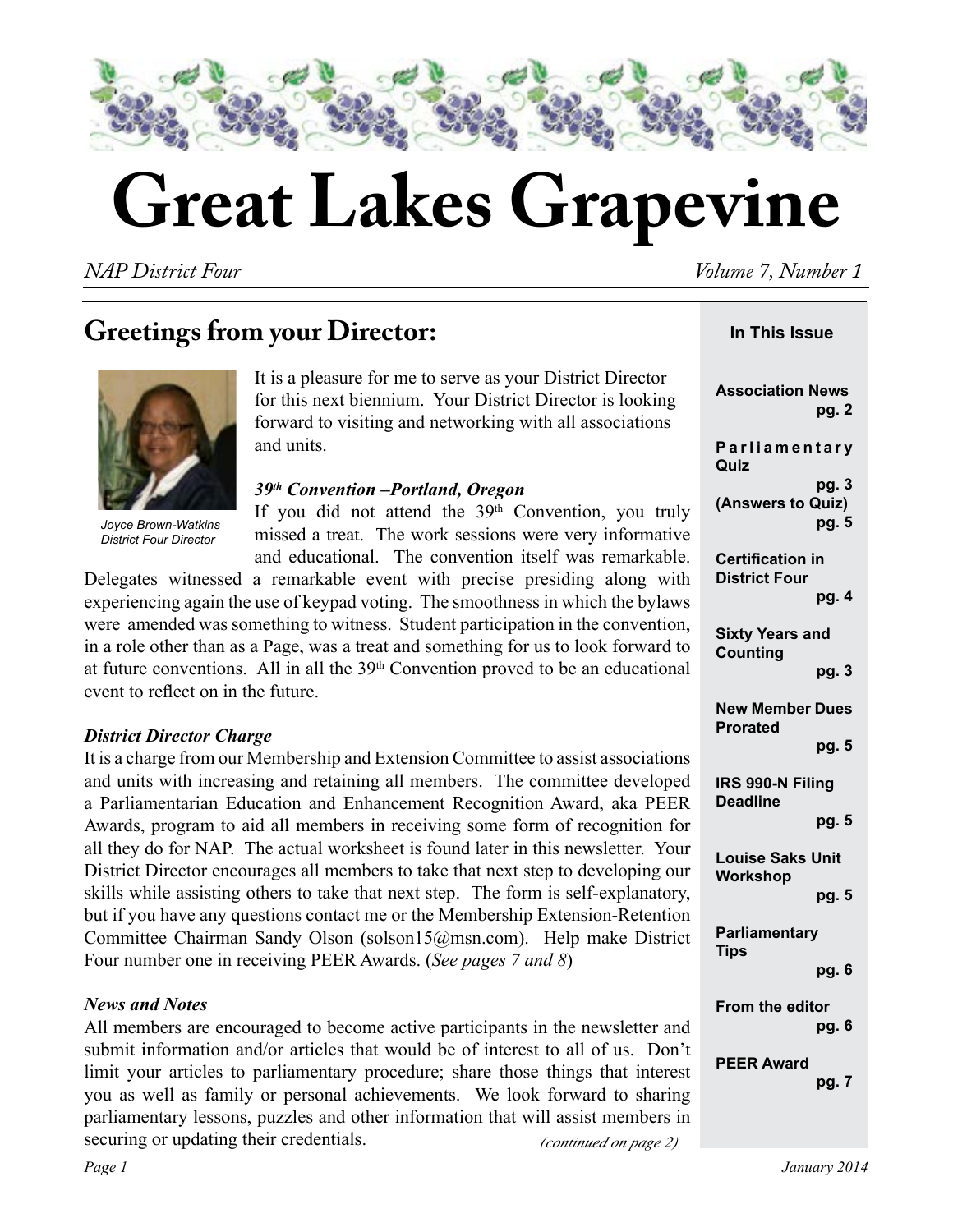## **Greetings from your Director (continued)**

Your district director is looking forward to participating at meetings and workshops in your association or unit. Please send your calendar of events to be shared with all District Four members. Submit pictures of your members in action. All members are encouraged to share all events in District Four with the members.

#### *Remember—it's time to pay your dues!*

Everyone should have received a dues notice for 2014. They were mailed right before Thanksgiving. Many of you have already taken care of paying them, and for that we say "Thank You." If you decided to wait until 2014 to pay dues, now is the time to do so. Dues are delinquent as of February 1. We'd like District Four to be a district that has everyone paid by the end of February so we can avoid that "f" word (forfeiture). While you may not be as active during 2014 as you've been in the past, don't let your dues lapse. There is a penalty to pay if that happens and, depending on the length of time until you renew, you could face taking the exams again. Please look for your dues billing notice and pay when you finish reading this newsletter or, if you think you can't find it, call NAP Headquarters (888-627-2929) and ask them to help you in determining how to pay your dues and what the cost will be. They're more than happy to assist members in any way they can.

## *District Four Conference*

All members are asked to think about serving on the planning committee for the District Four Conference which will be held in Michigan in the Spring of 2015. Additional information will be shared with you as plans are being made. Your District Director will be asking each Association to play an active role in the planning.

Looking forward to communicating with you all,

*Joyce Brown-Watkins, PRP*



## **Association News**

The Michigan State Association held its 10th Annual Parliamentary Youth Day at the Eastern Michigan University Student Center. Approximately 40 participants from throughout the state attended the workshop, representing schools that participate in Business Professionals of America, HOSA, and SkillsUSA parliamentary procedure competitions. In addition, a group of youth leaders from a community center in Detroit also attended.

Workshops included presentations provided by NAP Past President Maurice S. Henderson and District Four Director Joyce A. Brown-Watkins. In addition, the students saw a demonstration of the 13 ranking motions presented by Julia Boayue. The students also engaged in a parliamentary game, Deal or No Deal.



2013 Youth Day Participants



*The difference between good and great is just a little extra effort —*Biggie Munn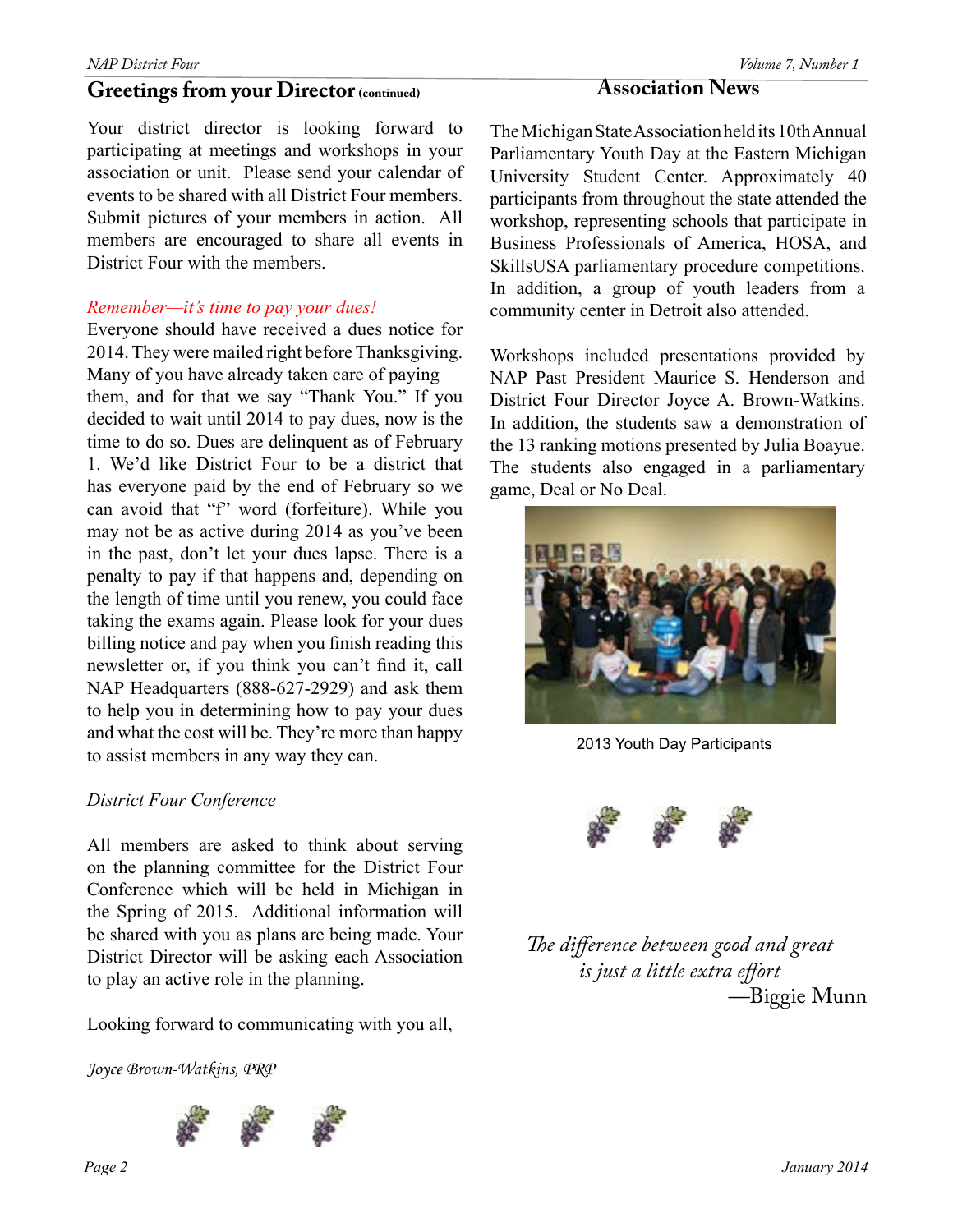## PARLIAMENTARY QUIZ - What to use? Based on *National Parliamentarian* February 1975 (yes, some things are worth repeating)

| 1. Tomorrow never comes.                    | A. Adjourn                      |
|---------------------------------------------|---------------------------------|
| 2. Stop! Then proceed with caution.         | <b>B.</b> Amend                 |
| 3. Ladybug, ladybug, fly away home.         | C. Appeal                       |
| 4. Wise men change their minds.             | D. Bylaws                       |
| $\frac{5}{2}$ . Start the ball rolling.     | E. Call to Order                |
| 6. Don't do today what you can do tomorrow. | F. Commit                       |
| 7. Ssh! Don't mention it.                   | G. Division                     |
| 8. House divided.                           | H. Fix Time to Which to Adjourn |
| 9. Two heads are better than one.           | <b>I. General Consent</b>       |
| 10. Seventh inning stretch.                 | J. Germane                      |
| 11. New feathers for the old goose.         | K. Lay on the Table             |
| 12. Nuff said.                              | L. Limit Debate                 |
| 13. Wipe the slate clean.                   | <b>M. Lost Motion</b>           |
| 14. All of one mind.                        | N. Object to Consideration      |
| 15. Swapping horses in mid-stream.          | O. Point of Order               |
| $16.$ Me, too.                              | P. Postpone Definitely          |
| 17. On again, off again.                    | Q. Postpone Indefinitely        |
| 18. A dead duck.                            | R. Previous Question            |
| 19. First things first.                     | S. Quorum                       |
| 20. Keeping it on track.                    | T. Recess                       |
| 21. Ignore it this time.                    | <b>U.</b> Reconsider            |
| 22. Continue this next year.                | V. Rescind                      |
|                                             | W. Second                       |
|                                             | X. Seriatim                     |
|                                             | Y. Substitute                   |
|                                             | Z. Suspend the Rules            |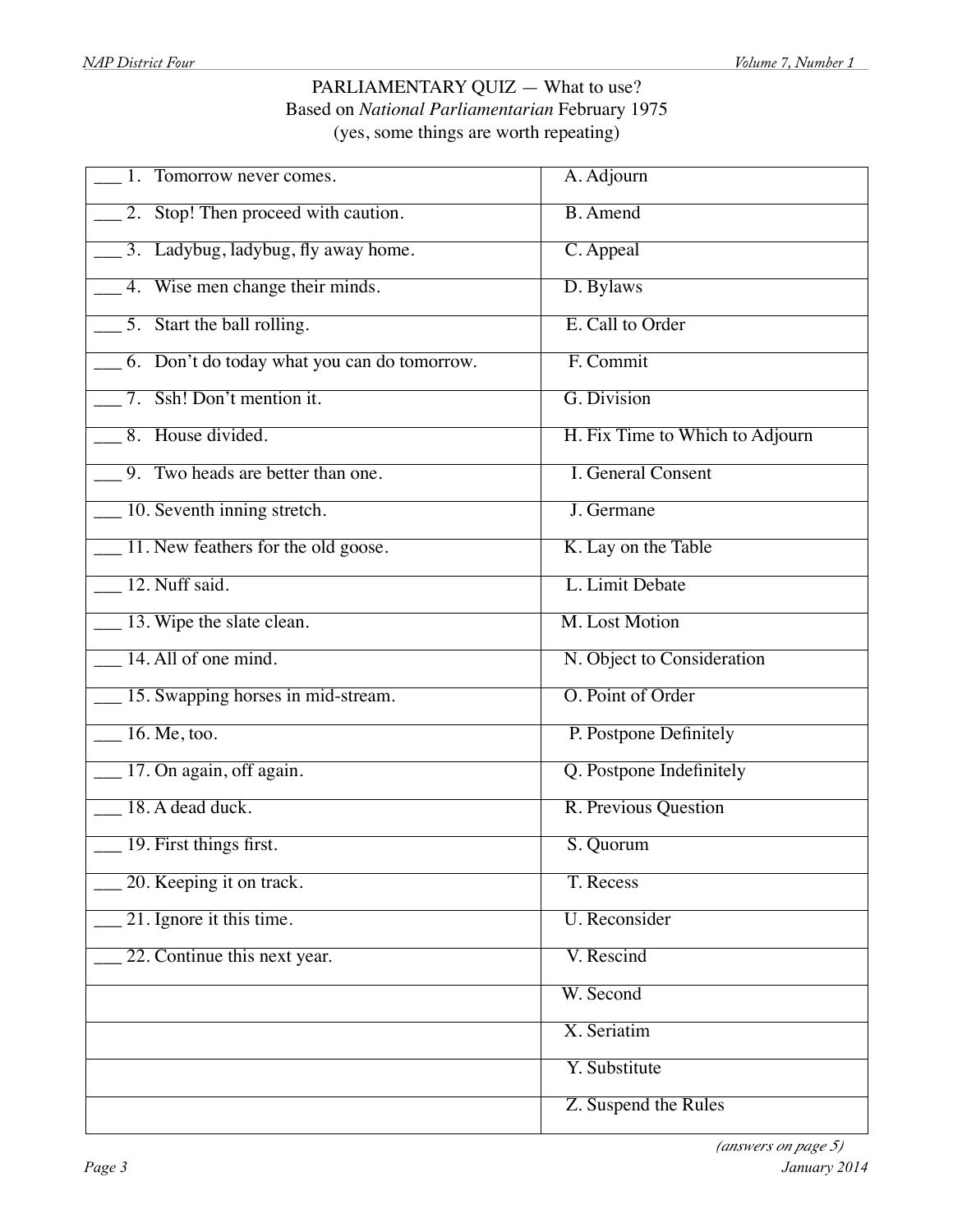## **Certification in District Four**

District Four has added one new Registered Parliamentarian (RP) since the NAP convention, Dr. R. Richard Tribble, Jr. of the Illinois Association; one new Professional Registered Parliamentarian (PRP), Lori A. Lukunuk of the Ontario Association; and is pleased that Julia C. Boayue of the Michigan Association has returned to PRP Status from the PRP-R status. Congratulations!

In looking at the number of members in District Four who have achieved some level of certification, the following chart shows the current numbers by association:

|           | RP | <b>PRP</b> | <b>Total</b> |
|-----------|----|------------|--------------|
| IL        | 6  | 9          | 15           |
| IN        | 3  | 0          | 3            |
| MI        | 16 | 14         | 30           |
| <b>OH</b> | 15 | 10         | 25           |
| ON        | 3  | 4          | 7            |
| WI        | 4  | 1          | 5            |
|           |    |            |              |

The NAP Strategic Plan, adopted February 26, 2013 includes, as a high priority, membership goal #6. "Increase the number of registered and professional registered parliamentarians." Sub-goals are "A. Create more opportunity for training and study to prepare for exams," and "B. Ensure opportunity for study groups focused on exam preparation/continuing education."

While some of the associations in District Four have more registered parliamentarians than others, we need to encourage **each** association to work toward increasing its numbers. Following the theme of CarrieMae Blount, president of NAP from 1997- 1999, "**T**ogether **E**veryone **A**chieves **M**ore."

Individual study has its place, and is certainly a viable option, but a group (or team) approach is often helpful when questions arise about why something is the way it is. Study groups can be formed in many ways — by unit, by association, face to face, by teleconference, by use of video conferencing,

etc. See what works in your association, or even across association boundaries. While those who've taken retired status are not listed in the table above, most would be willing to assist with credentialing preparation or monitoring the RP exam, or helping to arrange for a PQC. They need only be asked to participate with you.

Become familiar with the myriad of study aids available for those aspiring to become credentialed or those seeking professional status. The NAP online store has some items bundled together, and has a host of resources to assist those of you leading study groups.

While assisting regular members to obtain credentialed status, or RPs to become PRPs, let's not forget to keep up credentialed status for those who have already obtained it. Encourage credentialed members to renew their status before the final year of their six-year period. Stay tuned to announcements from NAP regarding times and locations (either online or at in-person events) for CEU credits necessary to retain credentialing.

Make credentialing a top priority goal in your association this biennium!



What motions have the most success? For which do members yearn? One is the motion to recess; The other to adjourn.

*NP, 1995, Volume 56, Second Quarter*

## **IMPORTANT INFORMATION**

A new award, the PEER Award, is being introduced this biennium. Read all about it on pages 7 and 8 in this issue and start keeping records. Let's have winners in District Four!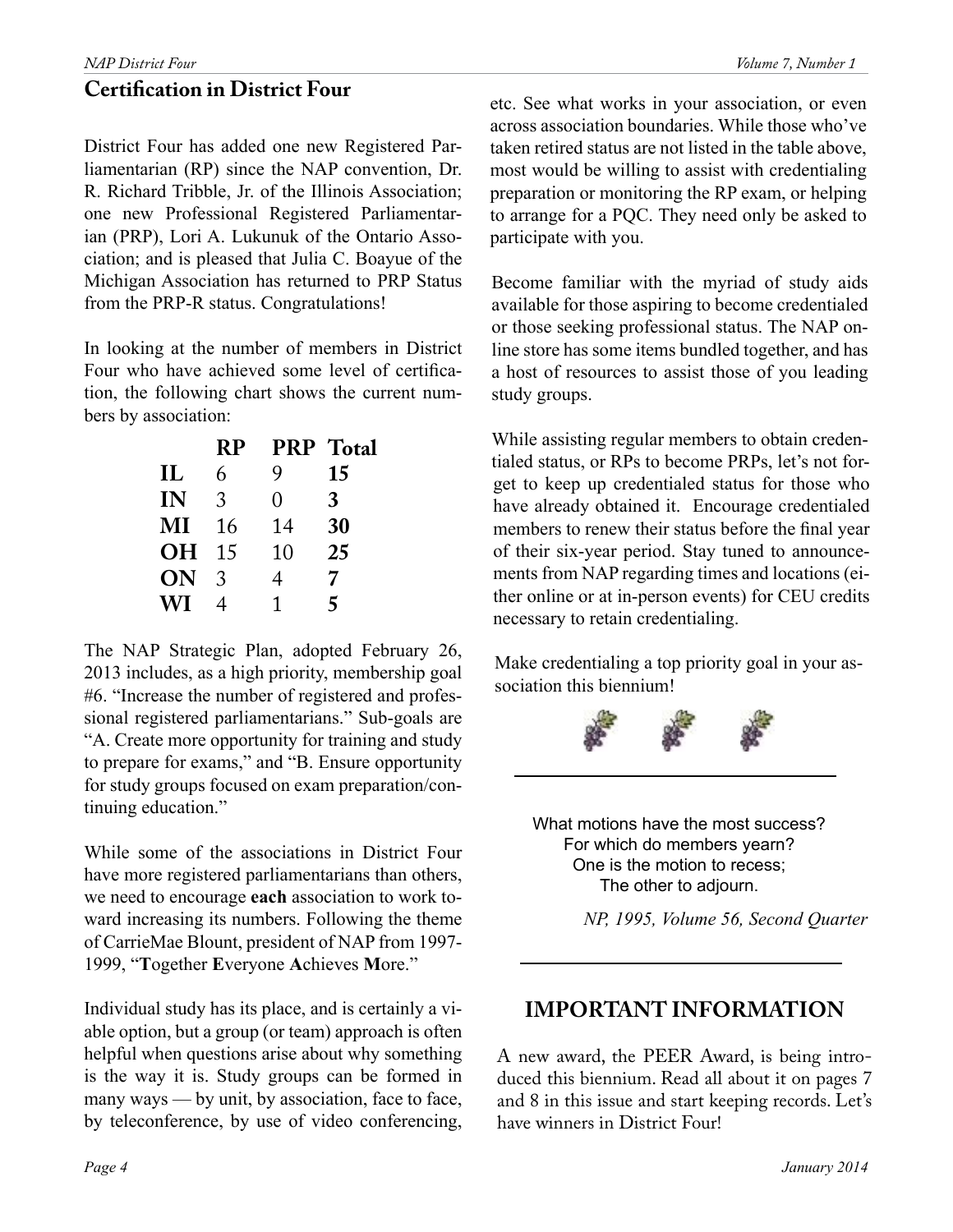#### **New Member Dues Prorated**

Those who join NAP after January of any given year will no longer be required to pay NAP dues for the full year—resulting from the adoption of an amendment to Article III, Section 3.A of the NAP Bylaws at the NAP 39<sup>th</sup> Biennial Convention held in Portland, Oregon.

By an overwhelming vote of 252 in favor and two opposed, the delegates at the convention adopted a proposed amendment that added the following to the aforementioned article: "Dues for new members shall be prorated monthly for the remaining calendar year of their initial membership and shall be based on the date of membership." Thus, members who join NAP in January will pay the total annual NAP dues for that year. However, members who join after January will pay NAP dues amounting to one twelfth (currently \$6.25) of the annual dues for each of the remaining months of the calendar year.

*by Betty Tunstall, PRP*

Louise Saks Parliamentary Unit presented a workshop entitled "Meetings that Work" for the greater Detroit, MI area. It was well attended.

## **Answers to Parliamentary Quiz**

1. R; 2. S; 3. A; 4. U; 5. E; 6. Q; 7. O; 8. G; 9. F; 10. U; 11. B; 12. L; 13. V; 14. I; 15. Y; 16. W; 17. K; 18. M; 19. T; 20. J; 21. Z; 22. H.

## **Sixty Years…and Counting!**

NAP districts were 60 years old in 2013. They were created in 1953 and have been in existence ever since, although the boundaries of each district have changed. District Four claimed Kentucky until 2003 when the last re-districting took place and Kentucky moved to District Two. Each of the associations in District Four has hosted the district conference, giving members an opportunity to see various parts of our district and meet members of the host association. These conferences provide members with great education, both formal (workshops) and informal (casual networking). If you've never attended a district conference, plan to do so in 2015, when Michigan will host the next District Four Conference. The planning is in the very early stages now, so if there is something you'd like to present, or have presented, let Director Joyce Brown-Watkins know. These conferences are for the benefit of the members, and should reflect their choice of topics for the workshops.

Happy 60th Anniversary, District Four!



The IRS deadline for electronic filing of the 990- N e-Postcard for those units and associations with gross receipts under \$50,000 is **April 15, 2014.** NAP does **not** file a group return for you. **Each unit and association must file its own return.** Contact NAP Headquarters if you have lost your Employer Identification Number (EIN).

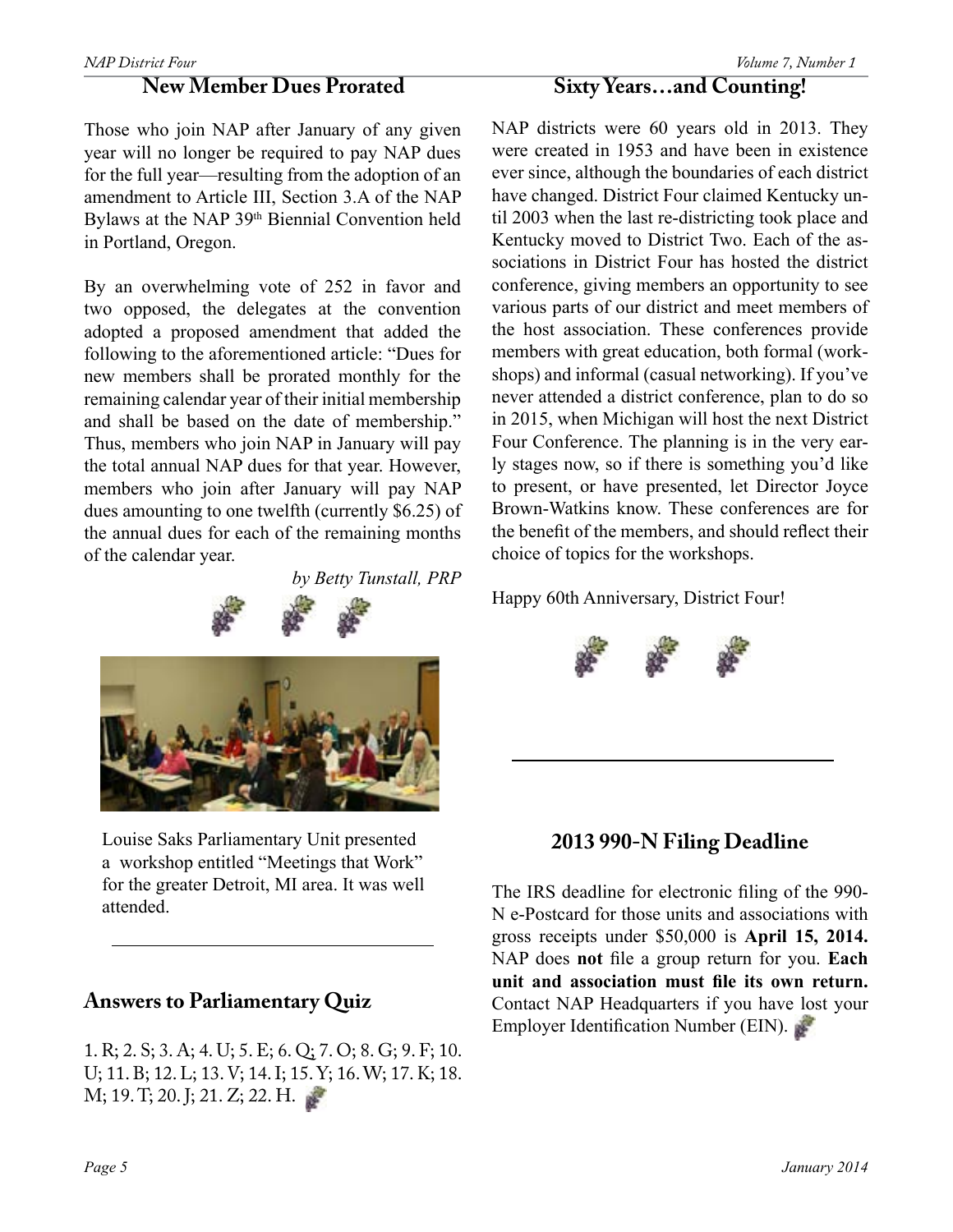#### **Coming Events**

#### *NAP*

NAP Training Conference Oklahoma City, OK August 8-10, 2014

Biennial Convention Arlington, VA September 4-7, 2015

#### *DISTRICT*

District Conference April 17-19, 2015

**Illinois**

#### **Indiana**

#### **Michigan**

**Annual Meeting** Mt. Pleasant, MI April 12, 2014

#### **Ontario**

#### **Ohio**

**Annual Meeting** Gahanna, OH April 4-5, 2014

#### **Wisconsin**

## **Contact Info**

District Director Joyce Brown-Watkins PRP 30845 Red Maple Lane Southfield, MI 48076 (313) 682-2681 joycewatkins06@yahoo.com

Newsletter Editor Patricia E. Dolan PRP 2278 Preserve Blvd. Portage, MI 49024 (269) 344-3202 PEDolan@aol.com

NAP Web site www.parliamentarians.org

## **Parliamentary Tips: A Guide to Being an Effective Presider**

As a chosen leader of your organization you should:

- ∗ have a working knowledge of parliamentary procedure
- ∗ be familiar with the bylaws and other rules of the organization
- ∗ understand the objectives, policies, traditions, and goals of the organization
- ∗ have a knowledge of duties of fellow officers and chairmen of committees

You don't have to memorize everything, but you do need to know where to find the answers.

The "presiding officer" is the person who:

- 1. Leads the meeting
- 2. Keeps business moving
- 3. Maintains order
- 4. Applies the rules
- 5. Directs the action of a meeting

Documents of authority that every presiding officer should have are the following:

- Agenda
- Bylaws
- List of Committees, Boards, and Officers
- Ballot Paper
- *Roberts Rules Of Order Newly Revised* (current edition)

by Edna Arrington, PRP



## **From the editor...**

Your editor hopes you've enjoyed this first edition of the *Great Lakes Grapevine* for the 2013-2015 biennium. The newsletter is designed to give you news of happenings in units, associations, the district, and in NAP. you will note that a column on this back page lists the dates and locations (when possible) for various NAP, District, and Association events. Events such as unit workshops can be announced in the newsletter if the information is submitted to the editor well in advance of the event.

There's plenty of information to be shared by units and associations.. However, this editor can only provide information received by her, so don't hesitate to send information or articles to the editor at the email address found elsewhere on this page.

This is YOUR newsletter, so should contain the information YOU desire to have. If we all work together, that is sure to happen.

The mailbox is open!

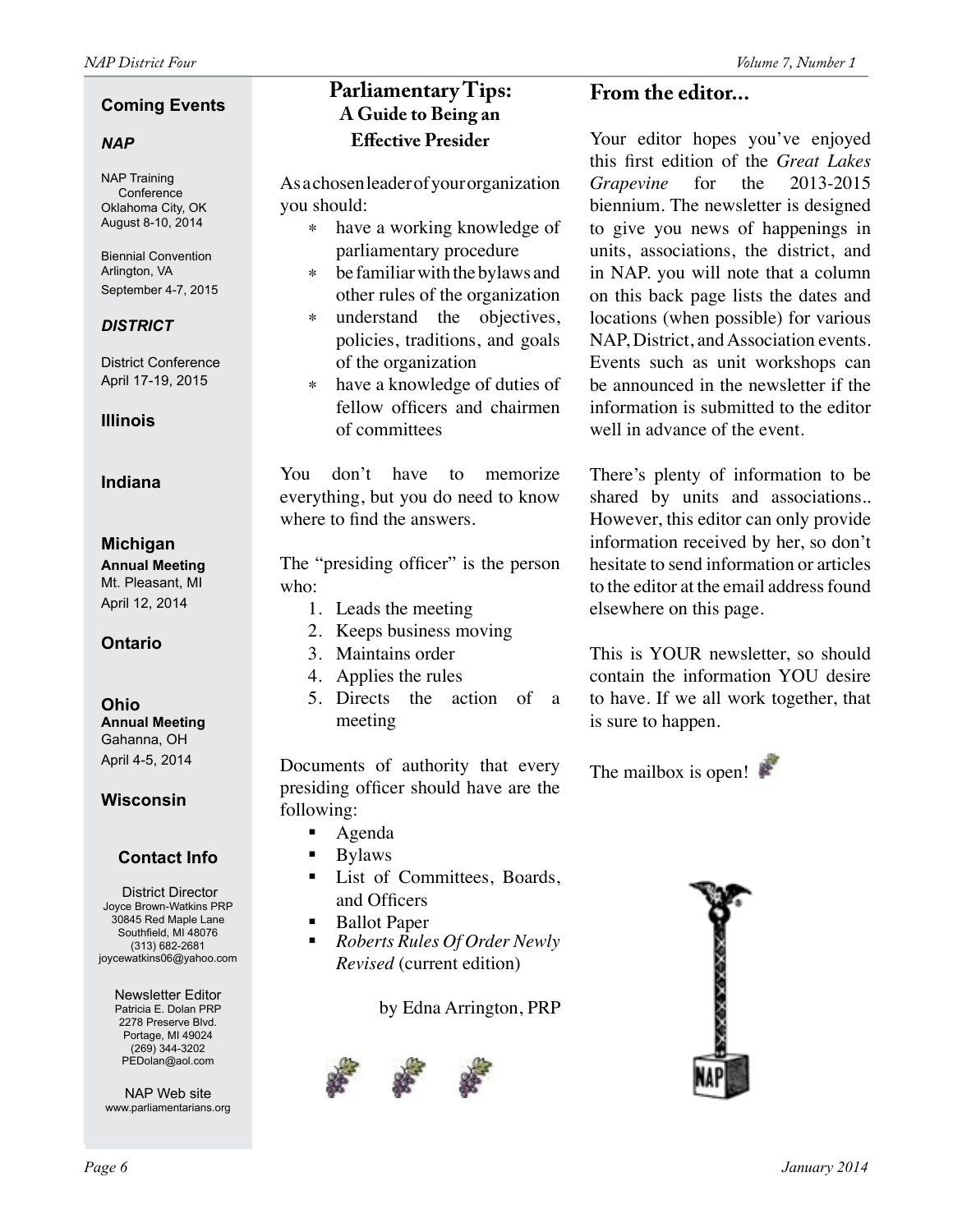#### **National Association of Parliamentarians® PEER Award**

#### Parliamentarian Education and Enhancement Recognition Award" aka PEER Award

## **September 10, 2013 to July 1, 2015**

| 1. | The following eleven (11) items are designed to encourage our members to be actively involved in the education and<br>enhancement of a parliamentarian. Please attempt to accomplish as many of these activities as possible during the next several<br>months. Once the activities are completed, record those on the form below and by July 1, 2014 submit the form to the NAP<br>Membership Extension-Retention Chairman Sandy Olson at solson15@msn.com to be included in individual recognition at<br>NTC. Those who have completed at least 3 items by July 1, 2014 will be recognized at NTC. Those who have completed 6<br>items by July 1, 2015 will receive recognition at the NAP Convention. Members completing ten (10) activities by July 1, 2015<br>will be honored at the NAP Convention. You <b>do not have</b> to complete all activities, but when you have completed even three<br>of the items within the time indicated, you will be rewarded.<br>Good luck and enjoy your active participation in these activities!<br>Bring in two new NAP members (your name should appear on the membership application as their sponsor). |
|----|------------------------------------------------------------------------------------------------------------------------------------------------------------------------------------------------------------------------------------------------------------------------------------------------------------------------------------------------------------------------------------------------------------------------------------------------------------------------------------------------------------------------------------------------------------------------------------------------------------------------------------------------------------------------------------------------------------------------------------------------------------------------------------------------------------------------------------------------------------------------------------------------------------------------------------------------------------------------------------------------------------------------------------------------------------------------------------------------------------------------------------------------------|
|    | Names:<br>the control of the control of the control of the control of                                                                                                                                                                                                                                                                                                                                                                                                                                                                                                                                                                                                                                                                                                                                                                                                                                                                                                                                                                                                                                                                                |
| 2. | Convince two former members to rejoin NAP (your name should appear on the membership application as their sponsor).<br>Names:<br>the control of the control of the control of the control of the control of                                                                                                                                                                                                                                                                                                                                                                                                                                                                                                                                                                                                                                                                                                                                                                                                                                                                                                                                          |
| 3. | Be a member of a unit that maintains its current membership level through July 1, 2014.<br>Name of unit:<br>Membership on September 10, 2013:<br>Membership on July 1, 2014:                                                                                                                                                                                                                                                                                                                                                                                                                                                                                                                                                                                                                                                                                                                                                                                                                                                                                                                                                                         |
| 4. | Present a program as part of a workshop to gain new members.                                                                                                                                                                                                                                                                                                                                                                                                                                                                                                                                                                                                                                                                                                                                                                                                                                                                                                                                                                                                                                                                                         |
| 5. | Present a parliamentary program at a civic, fraternal, or church event.                                                                                                                                                                                                                                                                                                                                                                                                                                                                                                                                                                                                                                                                                                                                                                                                                                                                                                                                                                                                                                                                              |
|    |                                                                                                                                                                                                                                                                                                                                                                                                                                                                                                                                                                                                                                                                                                                                                                                                                                                                                                                                                                                                                                                                                                                                                      |
| 6. | Serve as judge or instructor for a youth or youth partnership organization.<br>Organization:                                                                                                                                                                                                                                                                                                                                                                                                                                                                                                                                                                                                                                                                                                                                                                                                                                                                                                                                                                                                                                                         |
| 7. | Write an article for an association or district newsletter or for the National Parliamentarian.<br>Name of article:                                                                                                                                                                                                                                                                                                                                                                                                                                                                                                                                                                                                                                                                                                                                                                                                                                                                                                                                                                                                                                  |
| 8. | Present a program at an association, district or national meeting.                                                                                                                                                                                                                                                                                                                                                                                                                                                                                                                                                                                                                                                                                                                                                                                                                                                                                                                                                                                                                                                                                   |
|    | Page 7<br>January 2014                                                                                                                                                                                                                                                                                                                                                                                                                                                                                                                                                                                                                                                                                                                                                                                                                                                                                                                                                                                                                                                                                                                               |